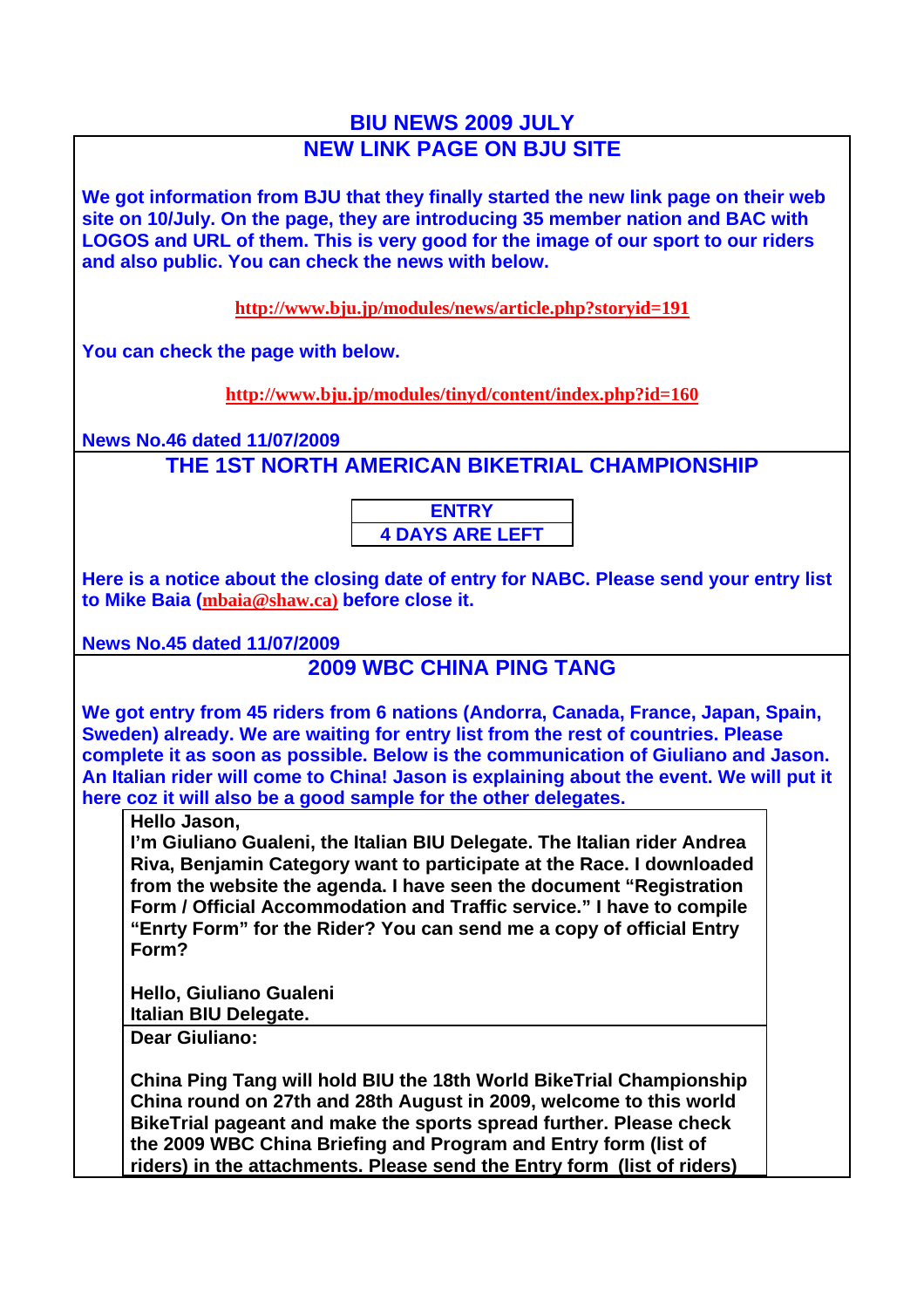**and Registration Form (Official Accommodation and Traffic Service) to BIU office(b-trial@ztv.ne.jp) by delegate before the Closing Date of entry on 26th July 2009.**

**Visa**

**Please ask the China embassy or consulate in advance what needed for Visa in the event as early as possible, then inform WBC Office by E-mail (Jason.dou@ xbreaker.com) by the delegate , we will send the documents to the delegate without delay.**

**1. The contact information in Ping Tang Office Name: Ping Tang Culture, Sports and Broadcast Bureau Contact Person: Shi Yi Hai (Deputy Director) Phone: 0086 13595496288 0086 854 7221566 Mail: shijiaxun168@126.com**

**Address: Ping Tang Culture, Sports and Broadcast Bureau, Gui Zhou Province, China** 

**2. The Details of the hotel Hotel: Ping Tang Yin He Hotel Adress: No. 58 Teng Long Avenue, Ping Tang, China Phone: 0086 854 7230988**

**3. About the luggage for China airline**

**The passenger of China airline could bring 20 kg luggage for free charge, about 1.5 % of full ticket price per kg overweight for economic class. The size limit of the luggage is 40×60×100 cm. As the experiences, the bike in a bike bag with the wheels took down is no problem.**

**Waiver and Release Form**

**All competitors must execute the waiver and release of liability and name and likeness release before participating in the competition (at first license control when check in). If the rider executing this release is under 18 years old (a minor), his/her parent/guardian must sign the document also. In case the parent/guardian of the minor doesn't visit Ping Tang, please print the Waiver and Release Form and bring the document with signature of the minor and the parent /guardian to Ping Tang by the delegate.**

**If you have any question, please don't hesitate to contact us.** 

**WBC China PIng Tang Official webpage: http://www.xbreaker.com/zhuanti/2009wbc/index.htm**

**You can also check the Briefing on EBU official web site: http://www.eurobiketrial.com/pdf/2009\_05\_27\_WBC\_China\_Agenda.pdf**

**Best Regards Jason Dou 0086-13801907972**